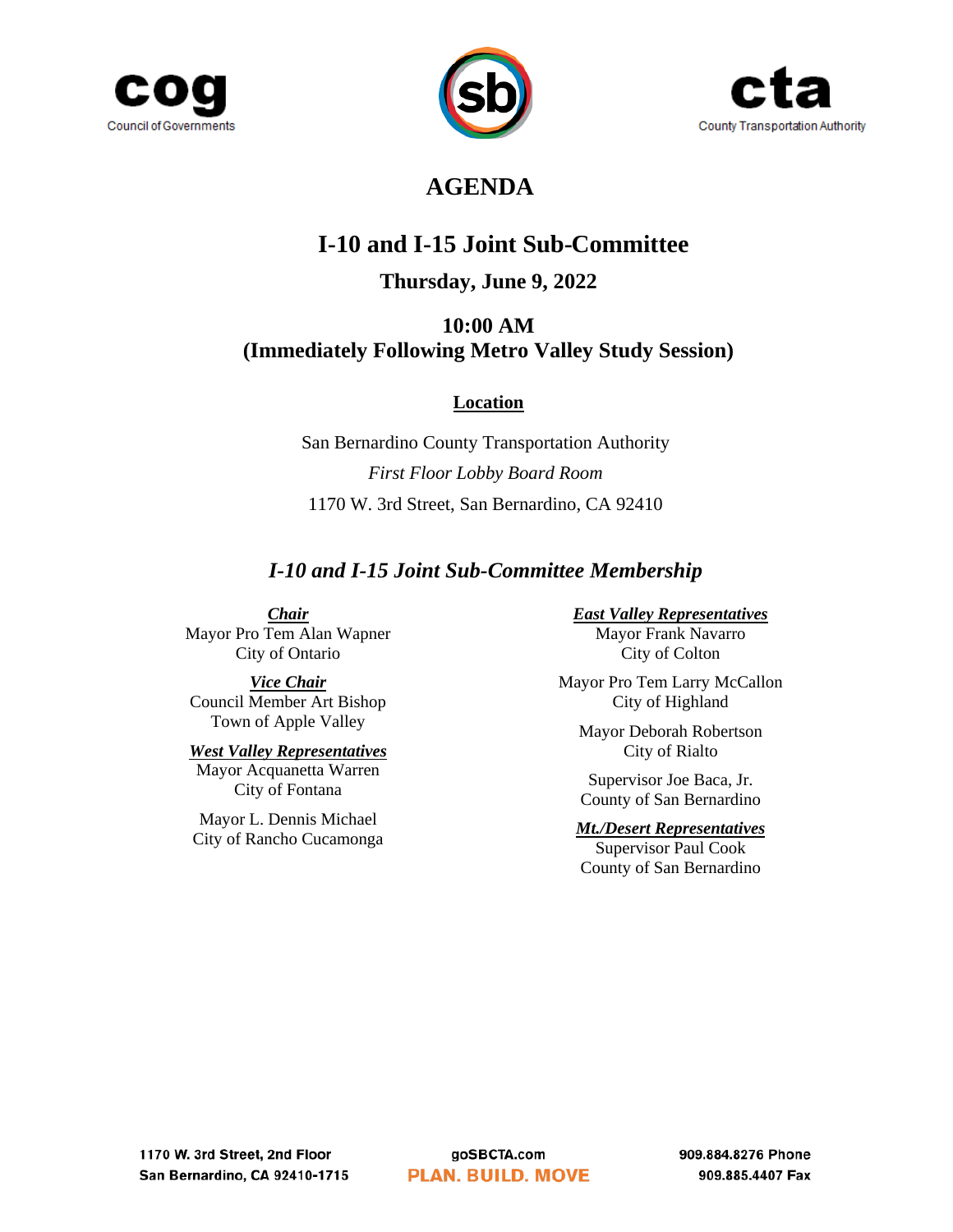### **AGENDA**

### **I-10 and I-15 Joint Sub-Committee**

### **June 9, 2022**

#### **10:00 AM**

### **(Immediately Following Metro Valley Study Session)**

**Location**

San Bernardino County Transportation Authority *First Floor Lobby Board Room*  1170 W. 3rd Street, San Bernardino, CA 92410

## **CALL TO ORDER**

(Meeting Chaired by Alan Wapner)

#### **I. Attendance**

#### **II. Previous Meeting Follow-Up**

A. Riverside County Transportation Commission (RCTC) Coordination Update – Presenter: Tim Byrne

- **III. Express Lanes Performance Metrics Presenters: Philip Chu and Trinidad Ruiz**
- **IV. Upcoming Topics Presenter: Tim Byrne**
- **V. Public Comment**

### **ADJOURNMENT**

The committee will go dark in July.

The next meeting of the I-10 and I-15 Joint Sub-Committee is scheduled for August 11, 2022.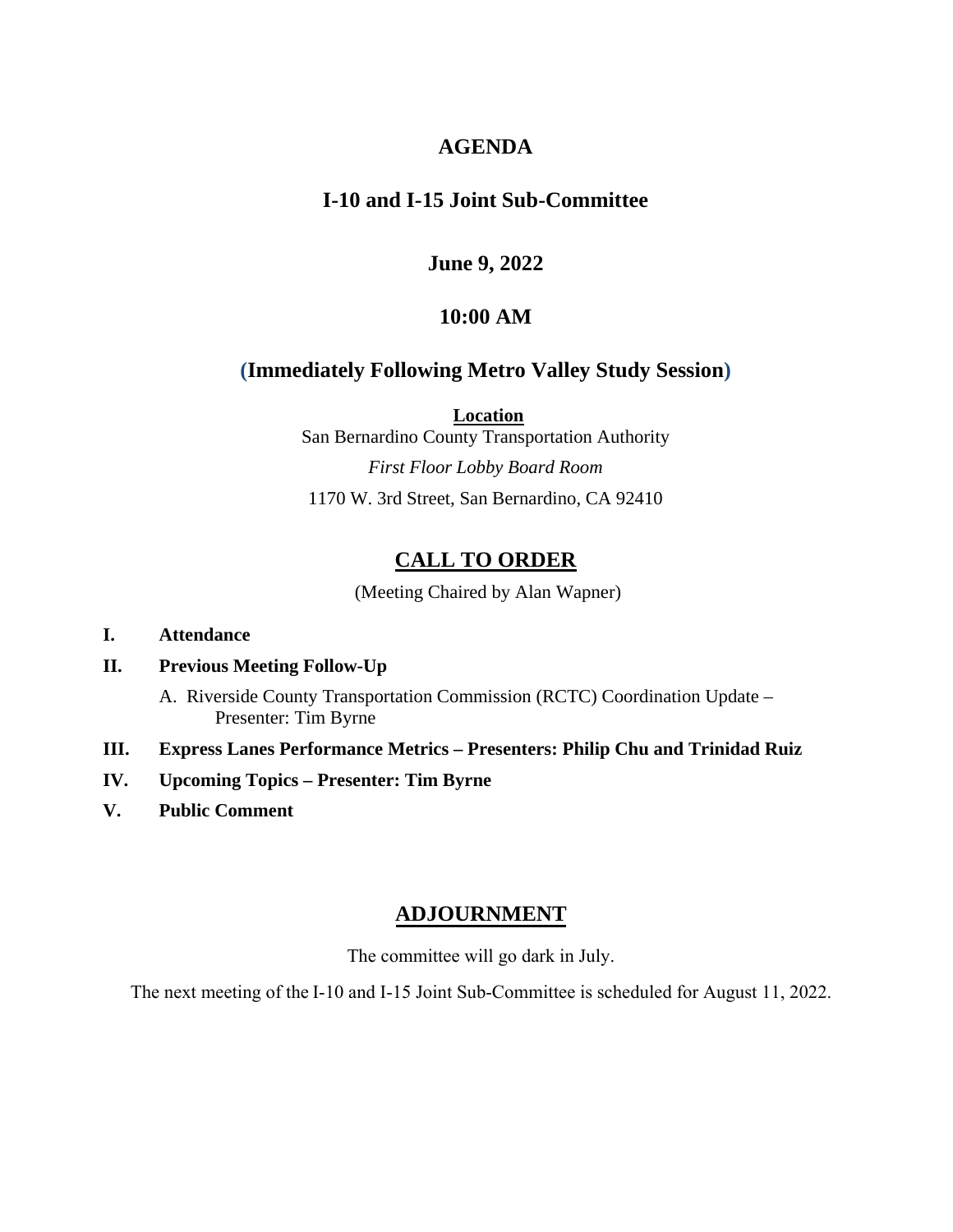

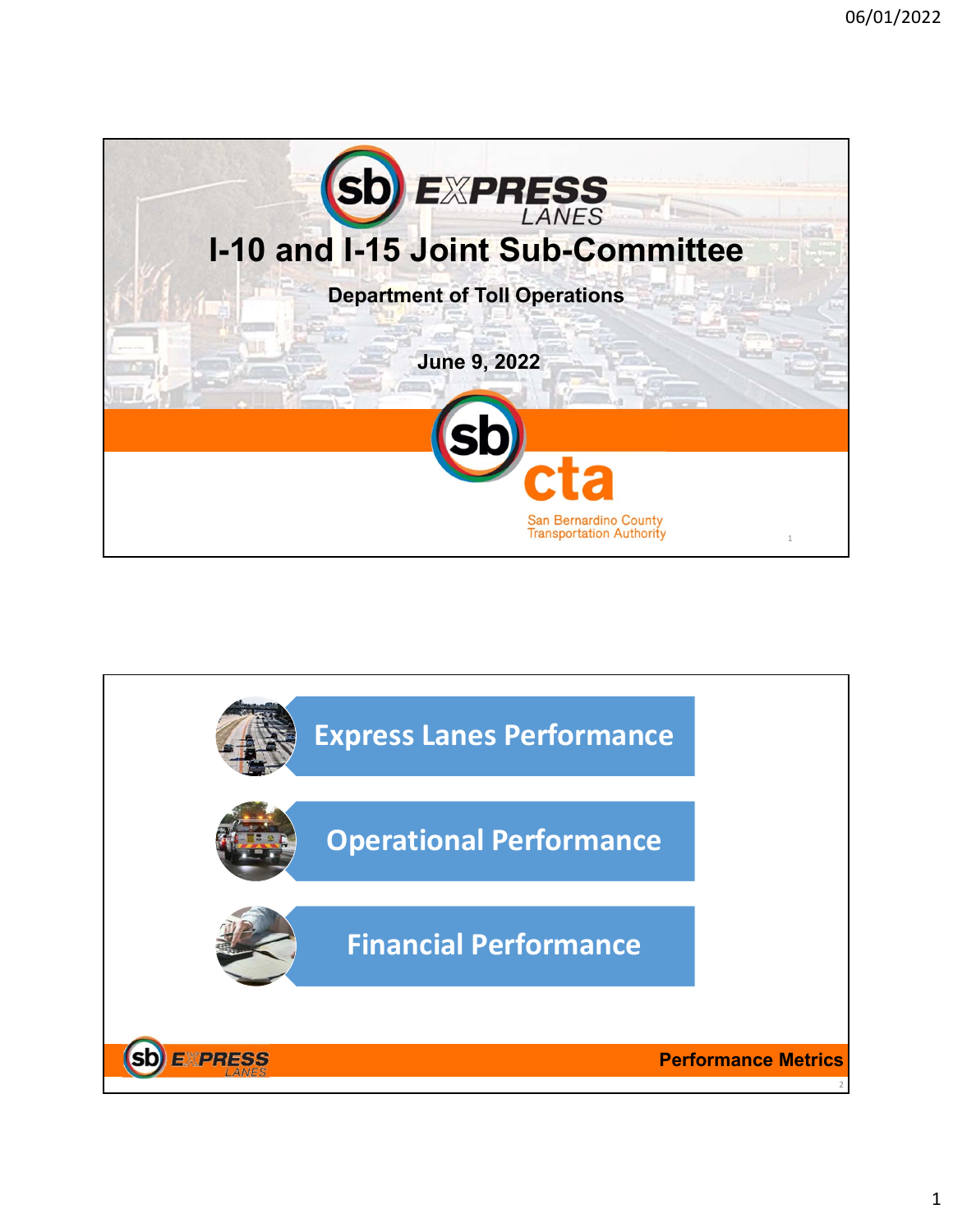

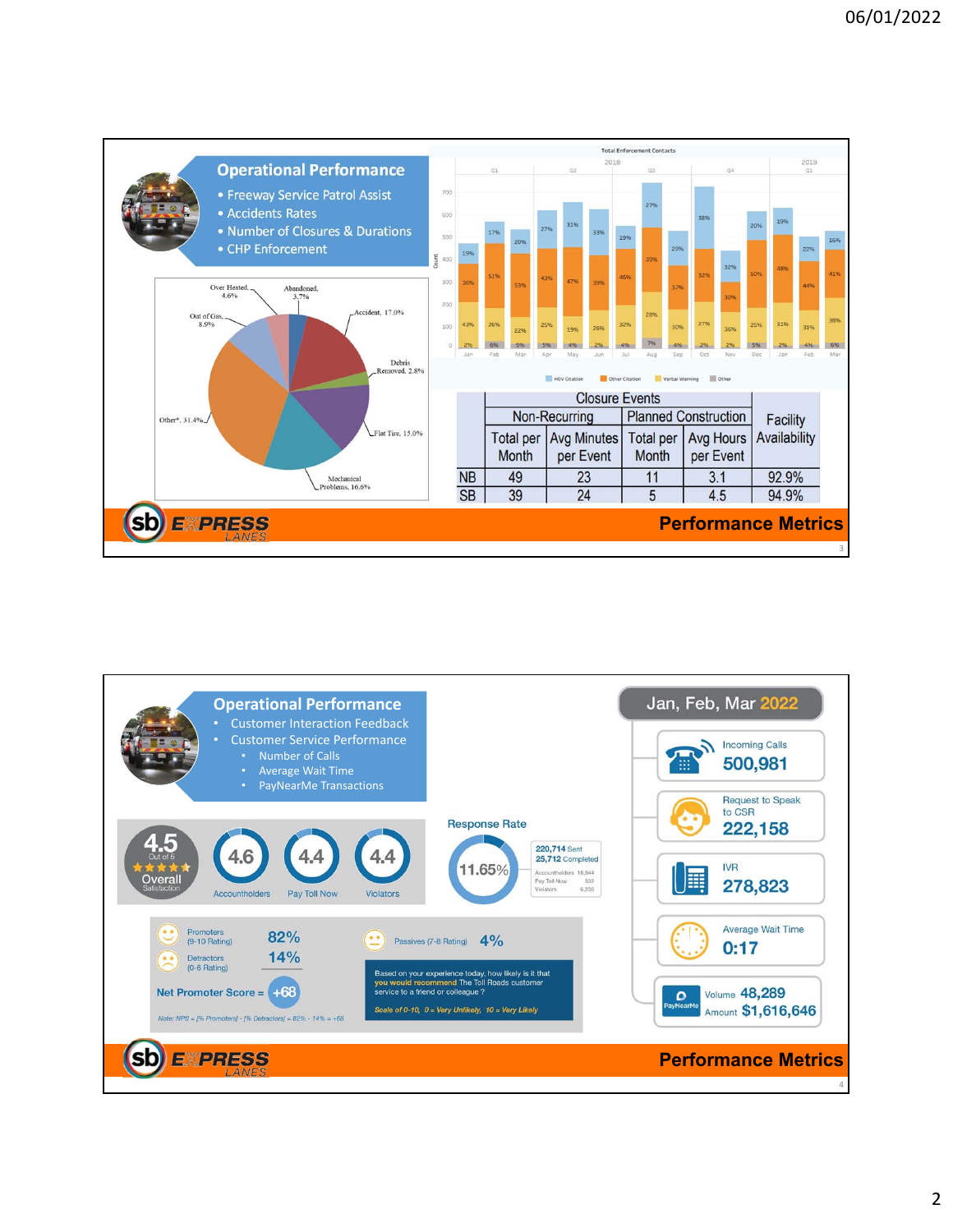| <b>Operational Performance</b><br>• Transponder Fulfillment<br>• Payment Posting<br>• Correspondence |                                    |                                          |  |
|------------------------------------------------------------------------------------------------------|------------------------------------|------------------------------------------|--|
| <b>REPORTING REQUIREMENT</b>                                                                         | <b>PERFORMANCE STANDARD</b>        | <b>AUGUST 2021</b><br><b>PERFORMANCE</b> |  |
| <b>CUSTOMER ACCOUNTS</b>                                                                             |                                    |                                          |  |
| Transponder Fulfillment                                                                              | 100% within 2 business days        | 100% within 2 business days              |  |
| <b>Payment Posting</b>                                                                               | 100% within 1 business days        | 99.9% on same business day               |  |
| <b>CUSTOMER CALLS</b>                                                                                |                                    |                                          |  |
| Average Wait Time                                                                                    | Less than 150 seconds avg per week | 29 seconds highest avg wait time         |  |
| Abandon Rate                                                                                         | Less than 2%                       | 0.5% abandon rate                        |  |
| <b>Customer Satisfaction</b>                                                                         | 90% minimum satisfaction rate      | 98% satisfaction rate                    |  |
| <b>CORRESPONDENCE</b>                                                                                |                                    |                                          |  |
| Email Response                                                                                       | 100% within 2 business days        | 100% within 2 business days              |  |
| Mail Response                                                                                        | 100% within 3 business days        | 100% within 3 business day               |  |
| <b>EXPRESS</b>                                                                                       |                                    | <b>Performance Metrics</b>               |  |

|                                              | <b>Operational Performance</b><br><b>System Maintenance</b><br><b>TransCore</b><br><b>Caltrans</b> |          |          |          |          |                  | <b>Performance Criteria</b>                                                                                    | Roadside Equipment maintenance. Coverage - 24 hours a day, 7 days a week<br>Essential Tolling: 2 hours response time, 2 hours repair time<br>Essential Non-Tolling: 4 hours response time, 4 hours repair time<br>Support: 4 hours response time, 24 hours repair time |                                                                                                                                    |  |  |
|----------------------------------------------|----------------------------------------------------------------------------------------------------|----------|----------|----------|----------|------------------|----------------------------------------------------------------------------------------------------------------|------------------------------------------------------------------------------------------------------------------------------------------------------------------------------------------------------------------------------------------------------------------------|------------------------------------------------------------------------------------------------------------------------------------|--|--|
|                                              |                                                                                                    |          |          |          |          |                  | Min. Perf. Req.                                                                                                |                                                                                                                                                                                                                                                                        |                                                                                                                                    |  |  |
|                                              |                                                                                                    |          |          |          |          |                  | <b>Verification Method</b>                                                                                     | Generate the Time to Respond Exception Report and the<br><b>Time to Repair Exception Report.</b>                                                                                                                                                                       | Appendix K - 3.3-3.4-3.5 - Response<br>and Repair Time - YYYYMM.xlsx                                                               |  |  |
|                                              |                                                                                                    |          |          |          |          |                  |                                                                                                                | Use the Work Order Summary by Failure Time Report to<br>review response and repair times and verify work orders.<br>Verify work orders are responded to within the minimum<br>performance requirement.                                                                 | <b>Work Order Summary by Failure</b><br>Time - I-680 - YYYYMM.xlsx<br>Work Order Time to Repair<br>Exception - I-680 - YYYYMM.xlsx |  |  |
|                                              | Jan                                                                                                | Feb      |          |          |          | Mar Apr May June |                                                                                                                | Calculate penalty and summarize findings in Appendix K.                                                                                                                                                                                                                | Work Order Time to Respond                                                                                                         |  |  |
| <b>Delineator</b><br>Replacement             | 10                                                                                                 | 8        | 12       | 14       | 17       | 5                |                                                                                                                | <b>Exclusions:</b><br>Exclusions for response time or repair time will be                                                                                                                                                                                              | Exception - I-680 - YYYYMM.xlsx                                                                                                    |  |  |
| <b>Pothole Repair</b>                        | $\mathbf 0$                                                                                        | $\Omega$ | $\Omega$ | $\Omega$ | $\Omega$ | 1                |                                                                                                                | documented in the manual analysis section of the reports.<br>Event code 701 - VTMS Reported Warning is excluded.                                                                                                                                                       |                                                                                                                                    |  |  |
| <b>Drainage</b><br>maintenance               |                                                                                                    | $\Omega$ | $\Omega$ | $\Omega$ |          | $\Omega$         | <b>Reporting</b><br>Appendix K and system generated reports used to analyze performance.<br><b>Methodology</b> |                                                                                                                                                                                                                                                                        |                                                                                                                                    |  |  |
| Hazmat cleanup/<br><b>Temp MOT</b>           | $\Omega$                                                                                           | $\Omega$ |          | $\Omega$ | O        | $\mathbf{1}$     | <b>Monthly Payment</b><br><b>Adjustment for</b><br><b>Unmet Standards</b>                                      | \$1000 per incident of not meeting combined Response and Repair Time - up to \$10,000 per month.                                                                                                                                                                       |                                                                                                                                    |  |  |
| <b>EXPRESS</b><br><b>Performance Metrics</b> |                                                                                                    |          |          |          |          |                  |                                                                                                                |                                                                                                                                                                                                                                                                        |                                                                                                                                    |  |  |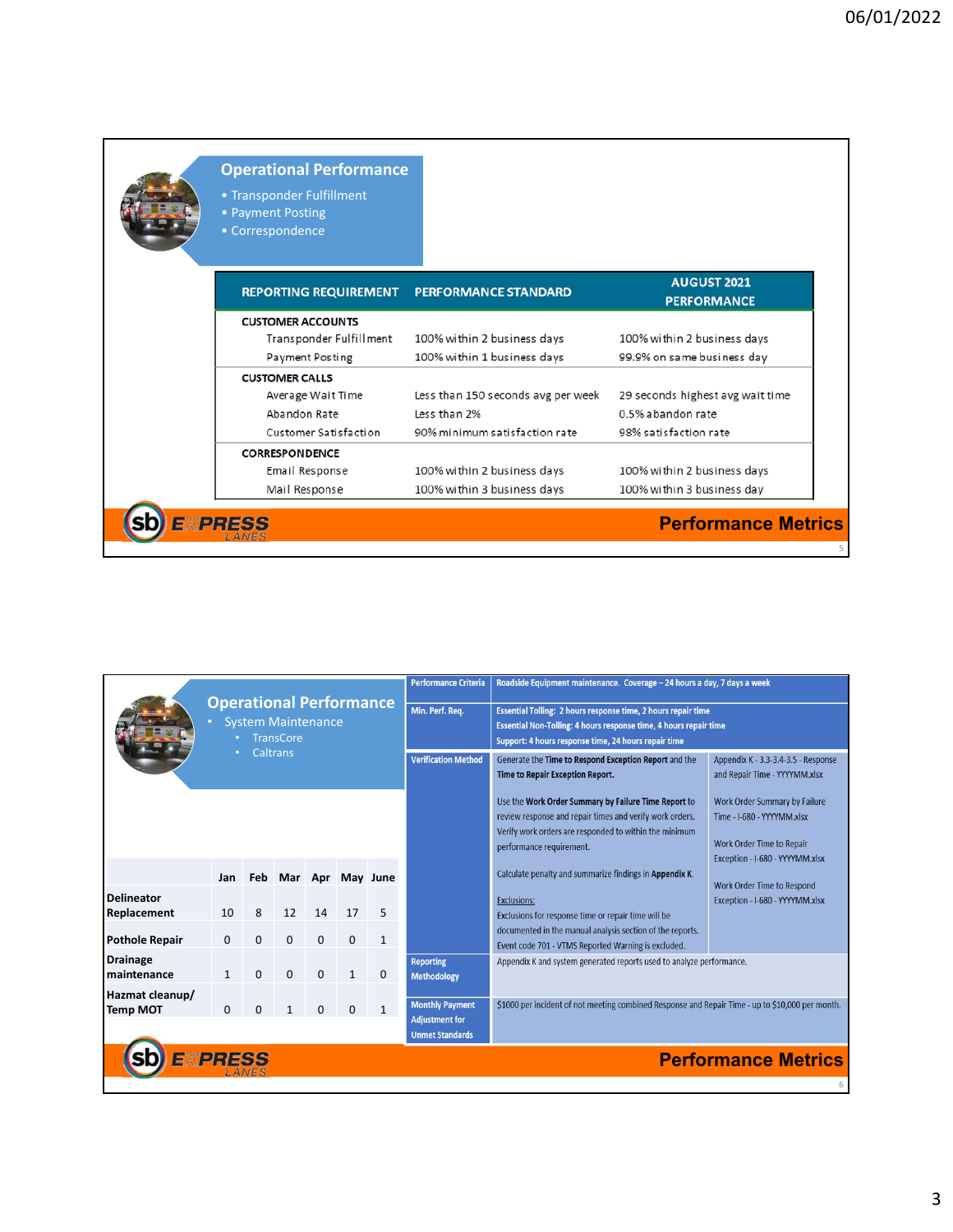

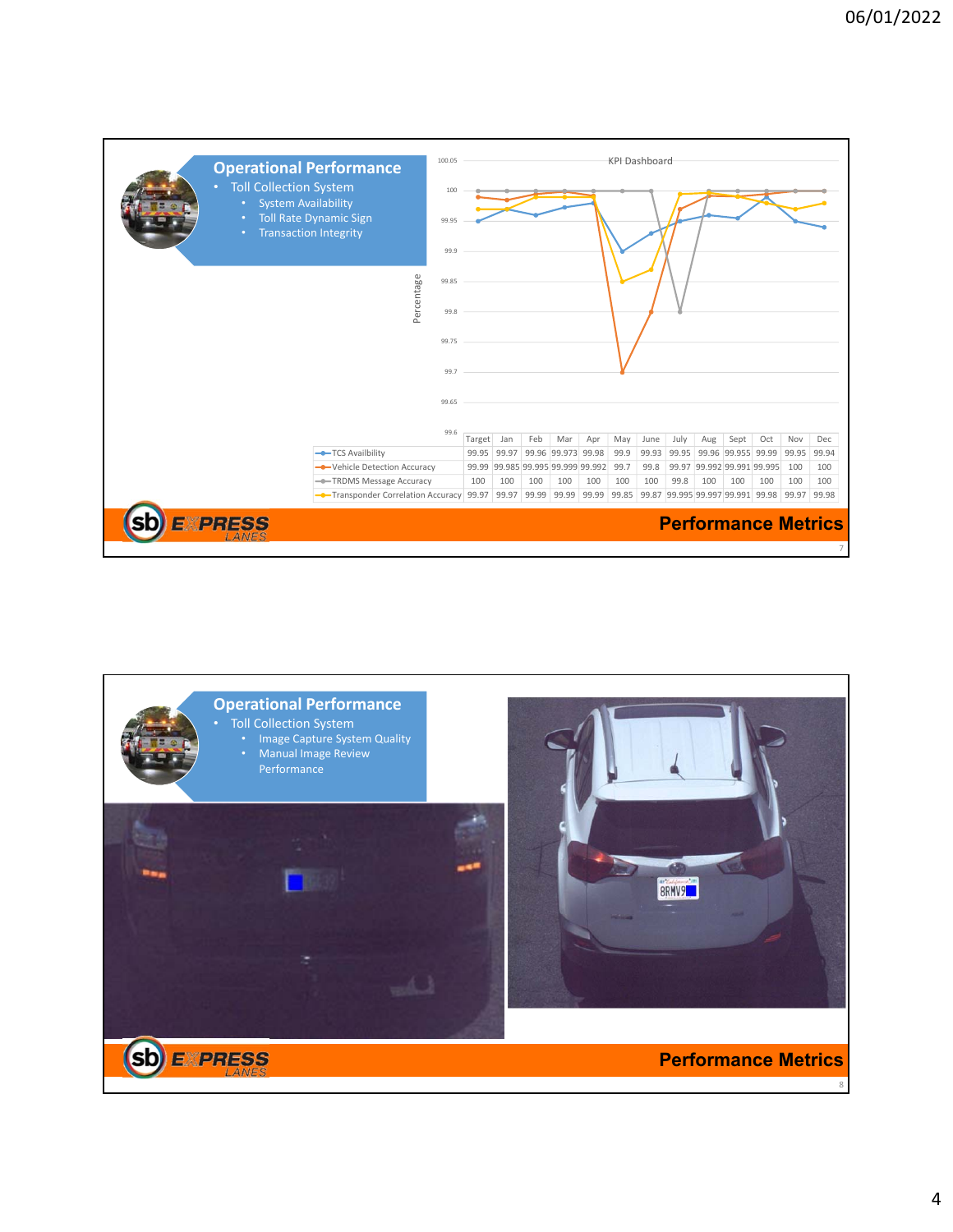